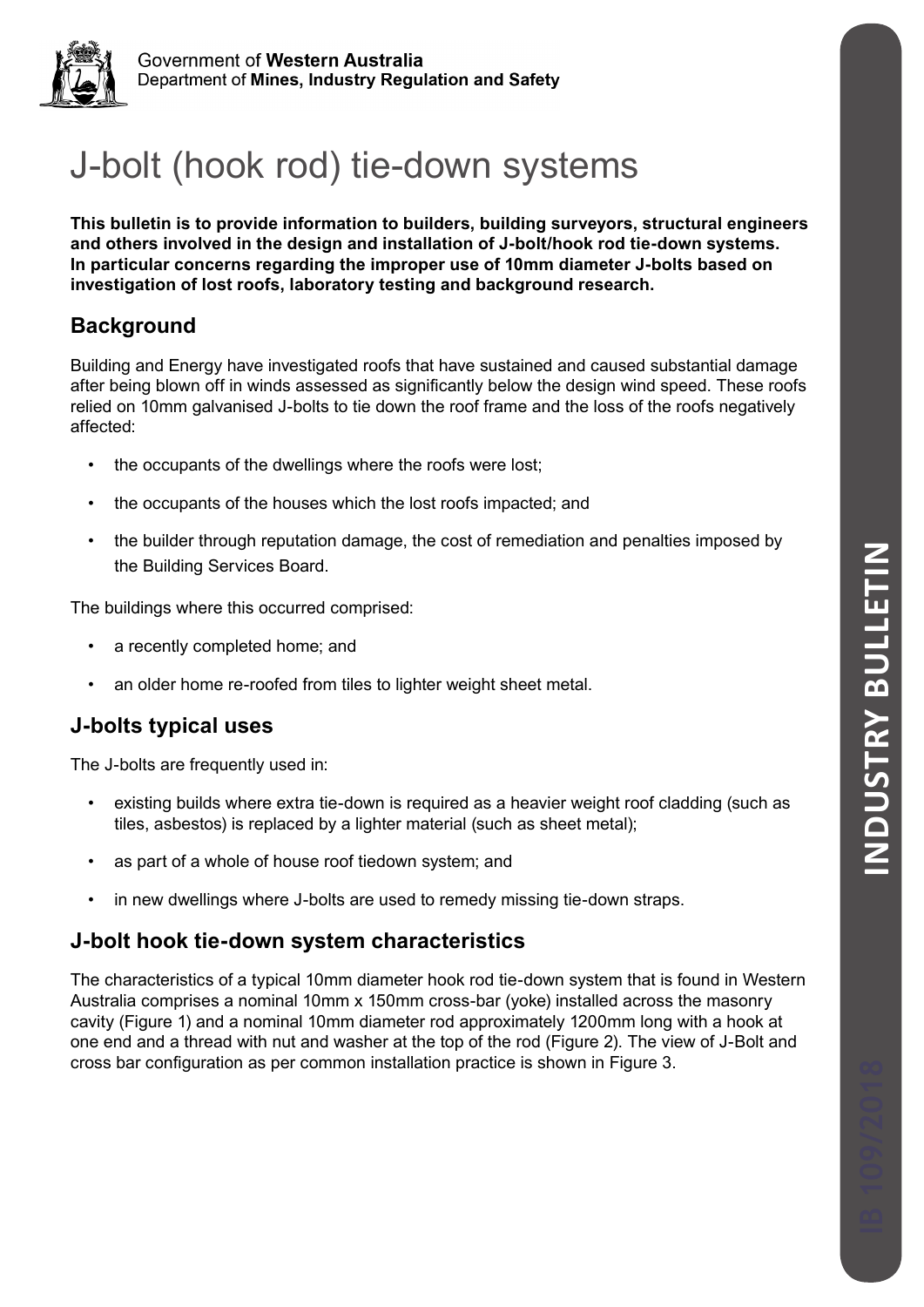

# **Typical tie-down strap versus J-bolt capacity**

AS 4773.1 – 2015: Masonry in Small Buildings; Part 1: Design, Table 6.1 (B) gives a maximum connection capacity for a typical 30mm x 0.8mm or 25mm x 1.0mm tie-down strap of 6.5kN (approximately 660kg).

J-bolts do not have a design capacity nominated in Australian Standards, no details were able to be obtained from the supplier and the behaviour around the hooked end is difficult to analyse.

## **J-bolt testing**

Building and Energy are aware of testing carried out by a local university. The tested J-bolts were purchased from a local hardware retailer and appeared to be similar to the rods used to tie down the failed roofs.

All six samples tested opened at the hook, losing grip with the cross-bar prior to damage or visible deformation of the cross bar or vertical section of the J-bolt (Figure 4).

### **The failure loads for the tested J-bolt systems were 3.05kN, 3.10kN, 3.19kN, 3.20kN, 3.3kN and 4.03kN (approximately 310-410kg).**

**Testing of 8 coupon specimens of the J rod produced a mean yield strength of 361(MPa) and a mean ultimate tensile strength of 418 (MPa.)**



The design capacity of the J-bolt is less than the tested values. An engineer can provide specific advice as to the appropriate capacity and sampling reduction factors.

**Tests indicate that the ultimate strength of the J-bolt may be approximately half the maximum capacity nominated for a tie-down strap** in AS 4773.1 – 2015: Masonry in Small Buildings; Part 1: Design, Table 6.1 (B).

## **Figure 4**

View of J-bolts and cross bars after testing (pull) note the hook on the rod has been straightened to a right angle and there is nominal deflection of the cross-bar (yoke).